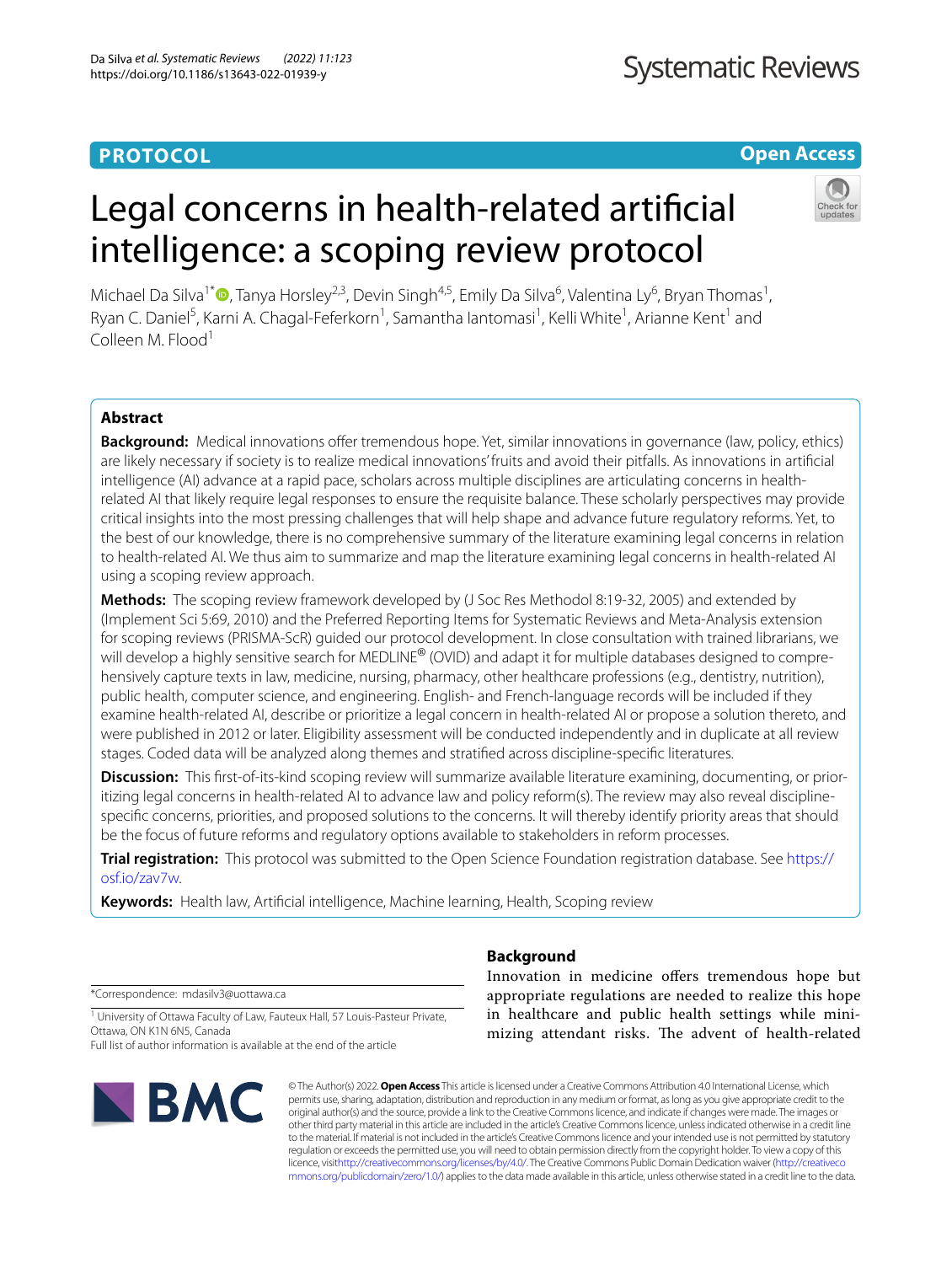artifcial intelligence (AI) provides an example of this need for regulation that fosters the requisite balance of potential benefts and pitfalls. Health-related AI is the topic of signifcant debate across multiple felds. Many portend that AI will improve healthcare systems by, e.g., increasing the accuracy of diagnoses, improving the efficiency of healthcare delivery, or mitigating human biases (e.g.,  $[1, 2]$  $[1, 2]$  $[1, 2]$  $[1, 2]$  $[1, 2]$ ). At the same time, there are understandable concerns that AI will undermine the patient-provider relationship, contribute to the deskilling of providers, undermine transparency, misdiagnose or inappropriately treat because of errors within AI decision-making that are hard to detect, exacerbate existing racial or societal biases, or introduce algorithmic bias that will be hard to detect (e.g., [\[3](#page-7-2)]). Opinions are, of course, not starkly polarized. Many simultaneously recognize AI's promise and maintain concerns about its widespread adoption. Yet, these considerations highlight the need for regulations or other forms of governance (law, policy, ethics) that help countries leverage AI's potential benefts while minimizing any attendant risks.

The use of health-related AI will intersect with the law in several ways. First, there are questions about whether existing laws will address identifed concerns with healthrelated AI, such as the following:

- i. Whether medical device regulation, medical malpractice laws, product liability laws, and professional self-regulation and accreditation will adequately attend to the possibility of error on the part of AI;
- ii. Whether existing rules concerning the attribution of liability for medical error are appropriate for when AI tool recommends—or even performs a course of harmful treatment and how liability should be attributed as between healthcare professionals and AI developers and manufacturers;
- iii. Whether existing anti-discrimination and human rights laws can attend to the problem of algorithmic bias in which AI tools inappropriately produce diferent outcomes for historically disadvantaged groups;
- iv. Whether existing privacy laws sufficiently protect patients given AI's big data needs and the fact that machine learning (ML) tools, for example, will collect data in real time;
- v. Whether existing laws and policies relating to data governance are sufficient to enable AI innovators to have access to representative training data sets so as to appropriately include historically underrepresented populations;

vi. Whether existing laws of informed consent are suffciently robust to protect patients when clinicians choose to use AI in diagnosis and treatment.

Satisfactory responses are pressing as AI use increases in healthcare and public health settings. AI tools can already read medical images and reports more quickly and accurately than human counterparts  $[1, 2]$  $[1, 2]$  $[1, 2]$  $[1, 2]$  $[1, 2]$ . The U.S. Food and Drug Administration has approved AI tools for diagnosing strokes and brain bleeds, detecting atrial fbrillation, and interpreting brain MRIs; hospitals could also use other existing AI tools to assess patients' risk of readmission and respond accordingly  $[1, 2]$  $[1, 2]$  $[1, 2]$  $[1, 2]$ . Healthrelated AI is also used in Canada, including for triage purposes and to respond to COVID-19  $[4]$ . The development of ML as a subset of AI that uses large data sets to "make predictions and solve problems … without being explicitly programmed" [[5](#page-7-4)] has produced increasingly accurate health-related applications that can "learn" from real-world data over time and improve healthcare systems. As these technological innovations continue, there is a clear need to examine whether existing laws are up to the task of ensuring benefcial health-related AI tools can be deployed in real-world settings while minimizing legitimate concerns about, e.g., bias or privacy, that may arise.

Depending on one's conclusions regarding the sufficiency of existing regulations to address concerns associated with the use of health-related AI, the next question is what kind of regulatory reform is required. Overly onerous regulations could stife innovation, minimizing AI's potential to realize health-related benefts. At the same time, a lack of regulation or inadequate regulations may lead to widespread harm resulting in a loss of trust in health-related AI (from patients themselves and healthcare professionals) and, perhaps, much more arduous regulation.

Despite the importance of law for the successful implementation of AI in health settings, there is no systematic overview of the legal concerns raised by the use of health-related AI. A preliminary search of MEDLINE®, Cochrane Library, PROSPERO, and JBI Evidence Synthesis was conducted; no current or underway systematic reviews or scoping reviews on this topic were identifed. Two published scoping reviews were identifed that survey ethical concerns raised by the use of health-related AI [\[5](#page-7-4), [6\]](#page-7-5) with one of the two taking a narrower focus on ethical issues concerning the disabled [[6\]](#page-7-5). Although ethical issues can overlap with legal issues in some cases, legal concerns and legal responses are important to understand in their own right. For example, the law has an important claim to *democratic legitimacy* and failing to include legal issues means a failure to include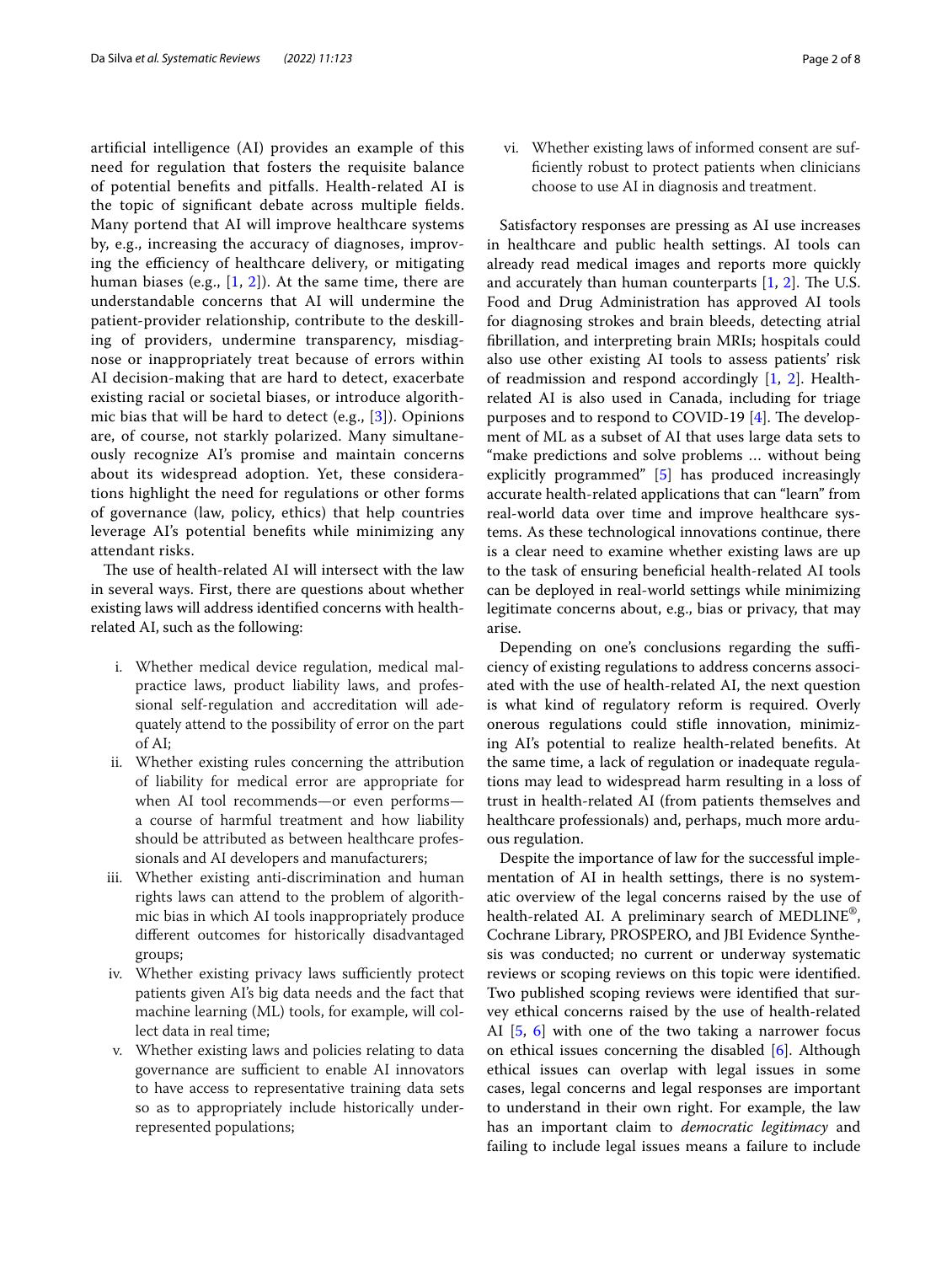concepts, such as patient autonomy, as articulated in sources of public and private law (e.g., Ontario's *Personal Health Information Protection Act*). To illustrate with this one example, some may think that a consideration of ethical issues will capture concerns relating to consent to treatment, but a legal requirement for informed consent (as in Ontario's *Health Care Consent Act*) can difer in its nature and impact. Further, although lawyers disagree on what the law should be, there is less room for disagreement than with respect to many ethical issues. Precedent (higher courts binding lower courts) helps create consistency in interpretation notwithstanding personal views on what the law should be.

A range of reports from diferent jurisdictions has identifed areas where law reform may be needed to respond to problems in health-related AI  $([4, 7-13])$  $([4, 7-13])$  $([4, 7-13])$  $([4, 7-13])$  $([4, 7-13])$ . Scholars have produced general overviews of the use of AI in healthcare that make claims with legal implications. For instance, Eric Topol's well-known studies discuss concerns about the risk of AI tools causing harm to patients that implicate questions about AI safety and efficacy regulation and about both contractual and tort liability for harm  $[1, 2]$  $[1, 2]$  $[1, 2]$  $[1, 2]$  $[1, 2]$ . Other scholars have produced ethical analyses of health-related AI with possible legal implications. For instance, Alessandro Blasimme and Efy Vayena [\[14\]](#page-7-8) raise concerns regarding AI safety, bias, and informed consent that may require legal responses of some kind. Mark Henderson Arnold [[15\]](#page-7-9) raises similar concerns, as well as questions about what to do when providers become too reliant on AI, which raise further liability questions. A relatively small number of works have articulated views on the most pressing legal concerns and possible best practices for approaching them (e.g., [\[3](#page-7-2), [16](#page-7-10)]). Yet, there is no systematic overview of the legal concerns. As discussed above and further below, law and ethics overlap in important ways but legal and ethical issues can and should be distinguished where possible. A scoping review of paradigmatic and self-identifed legal issues that identifes which concerns experts from diferent disciplines view as most important will enable better analysis of the adequacy of laws in various jurisdictions and what reforms are required (if any).

#### **Objective**

We aim to systematically map legal concerns that are identifed in health-related AI and the extent to which they are prioritized across multiple relevant disciplines, namely law, medicine, nursing, pharmacy, other healthcare professions (dentistry, nutrition, etc.), public health, computer science, and engineering. In keeping with the central purposes of a scoping review approach, we aim to examine the extent, range, and nature of research activity across the disciplines; to summarize and disseminate research fndings to relevant stakeholders; and to identify research gaps in the existing literature. The scoping review will be conducted in accordance with the framework developed by Arksey and O'Malley [[17\]](#page-7-11) and extended by Levac et al. [\[18](#page-7-12)] and aligned protocol reporting to the PRISMA-P checklist [[19](#page-7-13)]. It will thus include 6 stages: (1) Identifying the Research Question(s); (2) Identifying Relevant Studies; (3) Study Selection; (4) Charting the Data; (5) Collating, Summarizing, and Reporting Results; and in this case, (6) Stakeholder Consultation.

#### **Stage one: identifying the research question(s)**

Through iterative discussions, research team members met to discuss and refne the research question(s). To ensure diverse perspectives and representation, the team included expert clinicians, AI innovators, legal researchers, ethics experts, and a member with scoping review expertise. From these discussions, we decided that our aim to map the nature, extent, and range of literature examining legal concerns in health-related AI. To this end, our research question(s) are as follows:

#### *Primary question*

1. What is known from the literature regarding legal concerns in health-related AI?

#### *Secondary questions*

- 1. Are the legal concerns identifed explicitly prioritized?
- 2. Do diferent disciplines identify, represent, or prioritize legal concerns diferently?

### **Stage two: identifying relevant studies**

Guided by two expert information specialists, we will develop a highly sensitive search strategy to identify relevant records. A preliminary pilot search of MED-LINE® and HeinOnline was conducted to pilot test the draft search and its ability to identify key articles. Titles, abstracts, keywords, and Medical Subject Headings (MeSH) in MEDLINE® of the key articles were analyzed to develop the fnal search strategy. See Table [1](#page-3-0) for details. The MEDLINE<sup>®</sup> search was peer-reviewed by an independent information specialist using the Peer Review of Electronic Search Strategies (PRESS) checklist  $[20]$  $[20]$  $[20]$ . This original search strategy will be adapted to search additional medical, legal, and multidisciplinary databases as applicable. Searching will be conducted in the following electronic databases: MEDLINE® (Ovid), EMBASE (Ovid), HeinOnline Law Journal Library, Index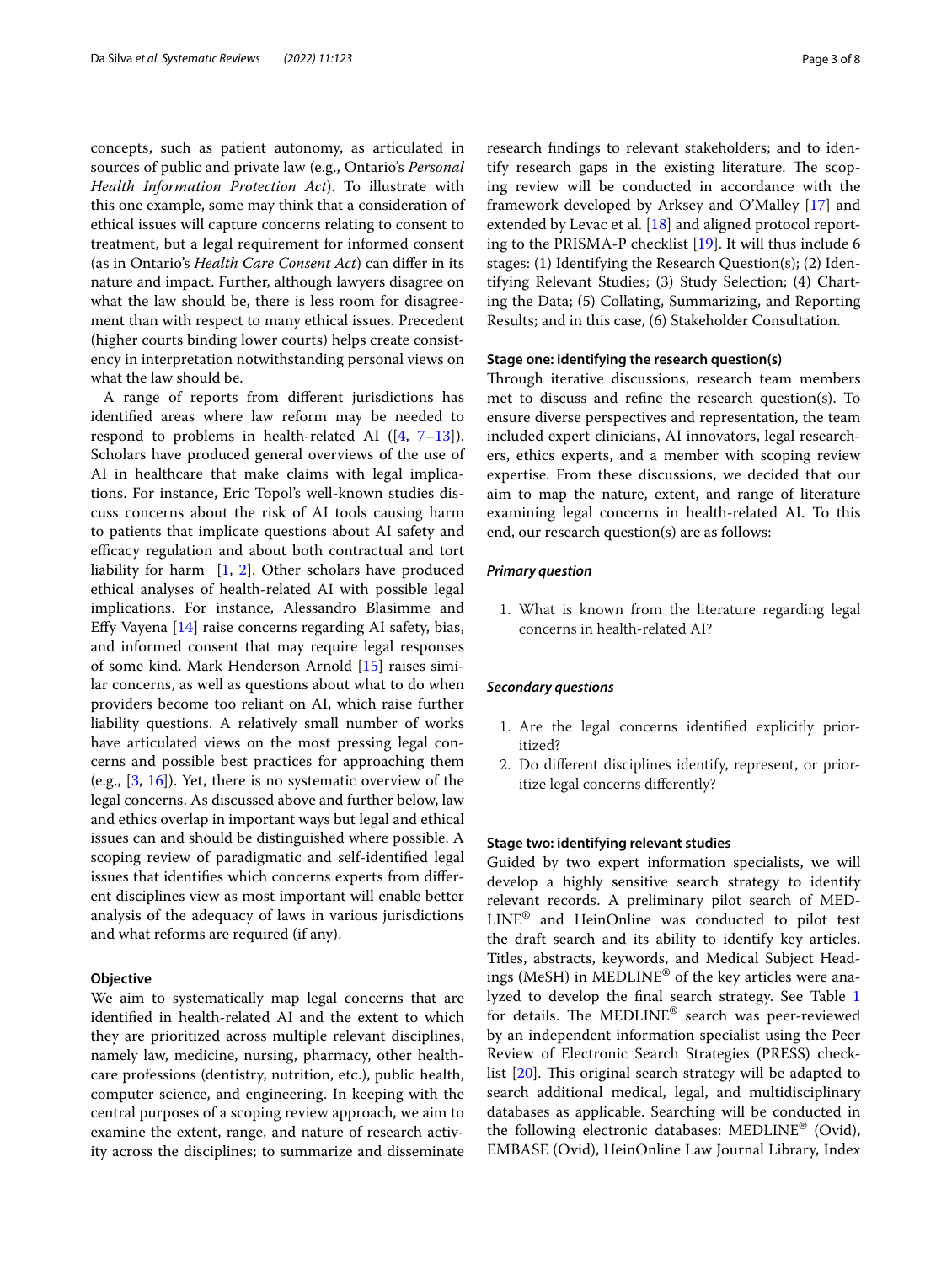# <span id="page-3-0"></span>**Table 1** MEDLINE® search strategy

| #  | Search                                                                                                                                                                                             | <b>Results</b> |
|----|----------------------------------------------------------------------------------------------------------------------------------------------------------------------------------------------------|----------------|
| 1  | artificial intelligence/                                                                                                                                                                           | 26391          |
| 2  | machine learning/                                                                                                                                                                                  | 16485          |
| 3  | deep learning/                                                                                                                                                                                     | 6249           |
| 4  | supervised machine learning/                                                                                                                                                                       | 931            |
| 5  | unsupervised machine learning/                                                                                                                                                                     | 506            |
| 6  | natural language processing/                                                                                                                                                                       | 4799           |
| 7  | neural networks, computer/                                                                                                                                                                         | 31313          |
| 8  | robotics/                                                                                                                                                                                          | 22242          |
| 9  | ((machin* or artific* or comput* or robot* or automat*) adj3 intelligen*).ti,ab,kf.                                                                                                                | 16925          |
| 10 | ((assist* or augment* or autonomous) adj1 intelligen*).ti,ab,kf.                                                                                                                                   | 353            |
| 11 | ((machin* or deep or transfer or hierarchical) adj2 learning).ti,ab,kf.                                                                                                                            | 65348          |
| 12 | (autoML or robot* or droid* or android* or telerobot* or tele-robot* or (remote* adj2 operat*)).ti,ab,kf.                                                                                          | 57138          |
| 13 | natural language processing.ti,ab,kf.                                                                                                                                                              | 4541           |
| 14 | neural network*.ti,ab,kf.                                                                                                                                                                          | 62994          |
| 15 | (comput* adj2 (reason* or vision* or knowledg* or cogniti*)).ti,ab,kf.                                                                                                                             | 8819           |
| 16 | (perceptron* or connectionis*).ti,ab,kf.                                                                                                                                                           | 4215           |
| 17 | legislation as topic/                                                                                                                                                                              | 15972          |
| 18 | legislation, hospital/                                                                                                                                                                             | 2455           |
| 19 | legislation, medical/                                                                                                                                                                              | 16581          |
| 20 | medical device legislation/                                                                                                                                                                        | 271            |
| 21 | international health regulations/                                                                                                                                                                  | 66             |
| 22 | legislation, nursing/                                                                                                                                                                              | 3161           |
| 23 | legislation, pharmacy/                                                                                                                                                                             | 1266           |
| 24 | privacy/                                                                                                                                                                                           | 6934           |
| 25 | jurisprudence/                                                                                                                                                                                     | 29909          |
| 26 | confidentiality/                                                                                                                                                                                   | 23828          |
| 27 | contracts/                                                                                                                                                                                         | 3304           |
| 28 | informed consent/                                                                                                                                                                                  | 37305          |
| 29 | informed consent by minors/                                                                                                                                                                        | 231            |
| 30 | third-party consent/                                                                                                                                                                               | 3776           |
| 31 | parental consent/                                                                                                                                                                                  | 3298           |
| 32 | intellectual property/                                                                                                                                                                             | 1602           |
| 33 | patents as topic/                                                                                                                                                                                  | 10109          |
| 34 | copyright/                                                                                                                                                                                         | 682            |
| 35 | international law/                                                                                                                                                                                 | 100            |
| 36 | legal services/                                                                                                                                                                                    | 37             |
| 37 | malpractice/                                                                                                                                                                                       | 28036          |
| 38 | liability, legal/                                                                                                                                                                                  | 15815          |
| 39 | ownership/                                                                                                                                                                                         | 9226           |
| 40 | (law* or legislat* or legal* or medico-legal or medicolegal or statut* or bylaw or by-law* or court* or litigat* or juris* or<br>constitution* or contract or contracts or contractual*).ti,ab,kf. | 359878         |
| 41 | (confidentiality or (confidential adj3 information)).ti,ab,kf.                                                                                                                                     | 12509          |
| 42 | (privacy adj2 (data or genetic* or patient* or health)).ti,ab,kf.                                                                                                                                  | 3523           |
| 43 | (consent* adj2 (third-part* or informed or minor* or parent* or spous* or communit*)).ti,ab,kf.                                                                                                    | 43919          |
| 44 | (intellectual propert* or patent* or trade secret* or (propert* adj2 right*)).ti,ab,kf.                                                                                                            | 58492          |
| 45 | copyright*.ti,kf.                                                                                                                                                                                  | 368            |
| 46 | (liability or liabilities or tort or torts or tortious or malpractice or negligen*).ti,ab,kf.                                                                                                      | 35518          |
| 47 | (treaty or treaties).ti,ab,kf.                                                                                                                                                                     | 2011           |
| 48 | human rights/                                                                                                                                                                                      | 14839          |
| 49 | civil rights/                                                                                                                                                                                      | 10086          |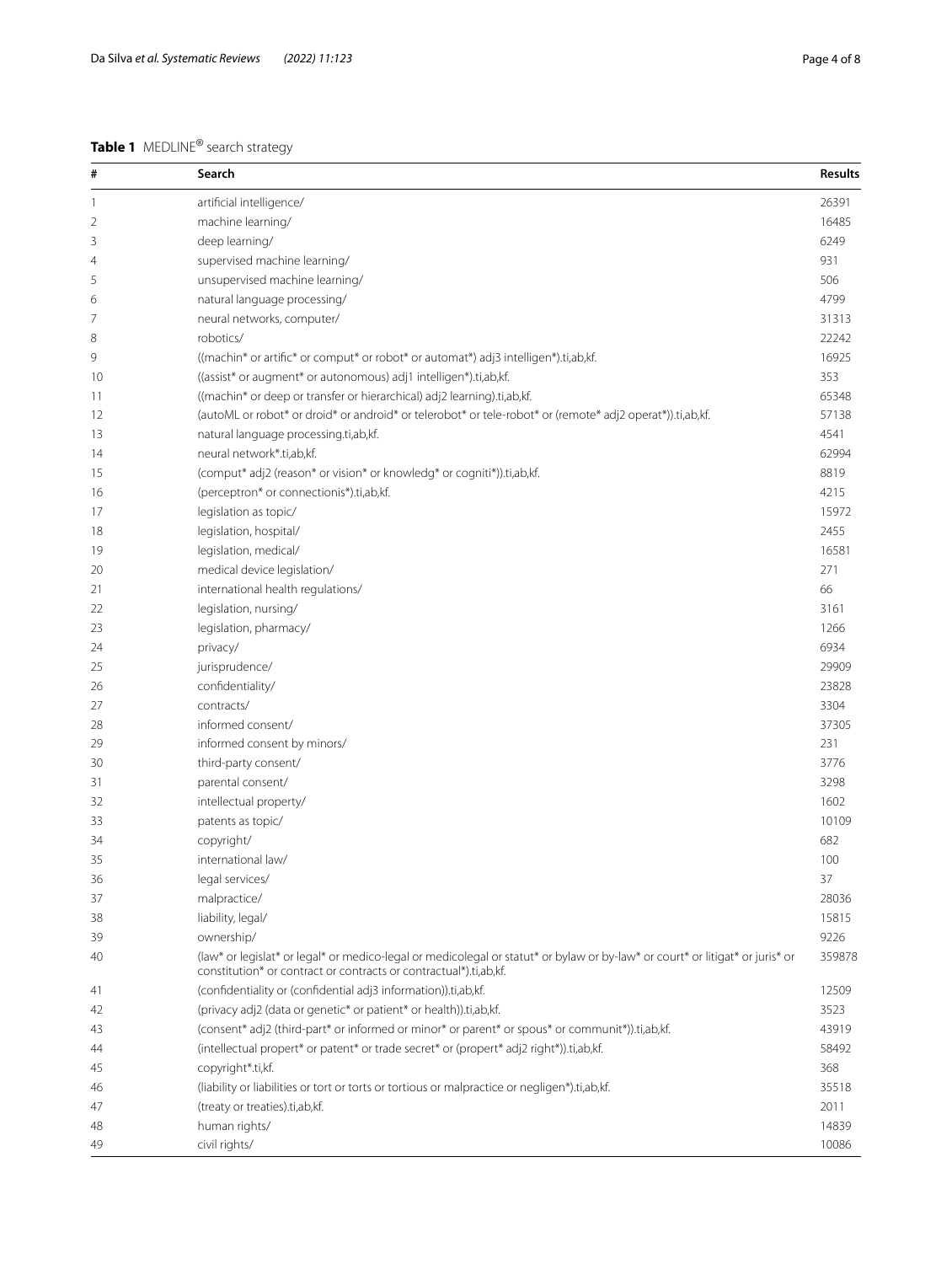| #  | Search                                                                                                                                                                                                                                                                                                               | <b>Results</b> |
|----|----------------------------------------------------------------------------------------------------------------------------------------------------------------------------------------------------------------------------------------------------------------------------------------------------------------------|----------------|
| 50 | patient rights/                                                                                                                                                                                                                                                                                                      | 7150           |
| 51 | right to health/                                                                                                                                                                                                                                                                                                     | 147            |
| 52 | (right* adj2 (civil or human or patient* or health or healthcare or minorit* or equal* or collective)).ti,ab,kf.                                                                                                                                                                                                     | 33791          |
| 53 | qovernment regulation/                                                                                                                                                                                                                                                                                               | 21607          |
| 54 | (oversight adj2 government*).ti,ab,kf.                                                                                                                                                                                                                                                                               | 134            |
| 55 | (regulat* adj3 (government* or federal* or provincial* or state or oversight or requirement* or framework* or quideline*<br>or authorit* or agenc* or body or bodies or data or device* or health or healthcare or medical or approval* or compli-<br>ance or hurdle* or obstacle* or barrier* or issue*)).ti.ab.kf. | 71321          |
| 56 | (regulations or regulatory environment*).ti,ab,kf.                                                                                                                                                                                                                                                                   | 49909          |
| 57 | (quidances or quidance document*).ti,ab,kf.                                                                                                                                                                                                                                                                          | 2188           |
| 58 | $or/1-16$                                                                                                                                                                                                                                                                                                            | 215779         |
| 59 | or/17-57                                                                                                                                                                                                                                                                                                             | 711869         |
| 60 | 58 and 59                                                                                                                                                                                                                                                                                                            | 5126           |
| 61 | limit 60 to yr="2012 - Current"                                                                                                                                                                                                                                                                                      | 3918           |

to Foreign Legal Periodicals (HeinOnline), Index to Legal Periodicals and Books (EBSCO), Web of Science, Scopus, and IEEE Xplore. Given the complexity of searching (e.g., its multidisciplinary), the strategies will be augmented by hand-searching reference lists of all relevant, full-text records to identify additional sources [\[21](#page-7-15)]. Search results will be exported into a proprietary review software program (Covidence) to facilitate review processes and manage each stage of the review (e.g., de-duplication, eligibility assessment).

Searches will be conducted between 2012 and the start of the review. This decision was made through consultation with all team members and was made to account for more recent developments in the feld of AI and the deployment of AI into healthcare settings. For example, the development of deep learning AI is viewed as a "paradigm shift" in the feld [\[22](#page-7-16)]. While deep learning AI was developed prior to 2012, the use of deep learning in the ImageNet Large Scale Visual Recognition Challenge 2012-winning AlexNet [\[23\]](#page-7-17) led to the technology's increased public recognition. Experts accordingly view 2012 as the year deep learning was "widely accepted as a viable form of" AI [[2\]](#page-7-1). Health-related AI has become more common since that date [[2\]](#page-7-1).

Several members of the research team were part of a previous Royal College of Physicians and Surgeons of Canada Task Force Report on Artifcial Intelligence and Emerging Digital Technologies (TH, DS, CF) that contained a bibliography on the grey literature  $[10]$  $[10]$ . The team will use that bibliography as a starting point for identifying relevant grey literature, supplementing it by crowdsourcing information about subsequent grey literature among experts working on the research project and further hand-searching, including review of references for mentions of other reports by governments (e.g., [\[24\]](#page-7-19)), non-governmental organizations (e.g., [\[4](#page-7-3), [12\]](#page-7-20)), and professional organizations (e.g., [\[10](#page-7-18)]). Initial examinations of such reports suggest that they are written from an interdisciplinary perspective and thus inappropriate for our task of mapping concerns across disciplines. However, we will summarize their statements on legal concerns and compare them with those in published records.

# **Stage three: Study selection**

### *Eligibility criteria*

Our search strategy intends to identify published literature. It will be designed to identify indexed records, including articles and book chapters. It will also include American law journals, which are academic journals that undergo a standard student review process. Publications will not be limited to works in law journals as the reviewers are interested in what people working in other felds view as key legal concerns (or if they are even discussing legal concerns). Articles in medical, social scientifc, computer science or engineering journals that raise legal concerns or solutions thereto are included in this review. We will not include abstracts and conference proceedings.

This review is centrally focused on identifying records that describe, articulate, analyze, or prioritize legal concerns associated with health-related AI. It is specifcally focused on identifed concerns in health-related AI that may require a legal response. This could include records identifying concerns that require a clear legal solution (e.g., a legal gap), evaluation of existing laws to meet the concerns, and examining the nature, advantages, and disadvantages of various law reform proposals. We will include records addressing various legal concerns (e.g., an omnibus of concerns requiring legal responses from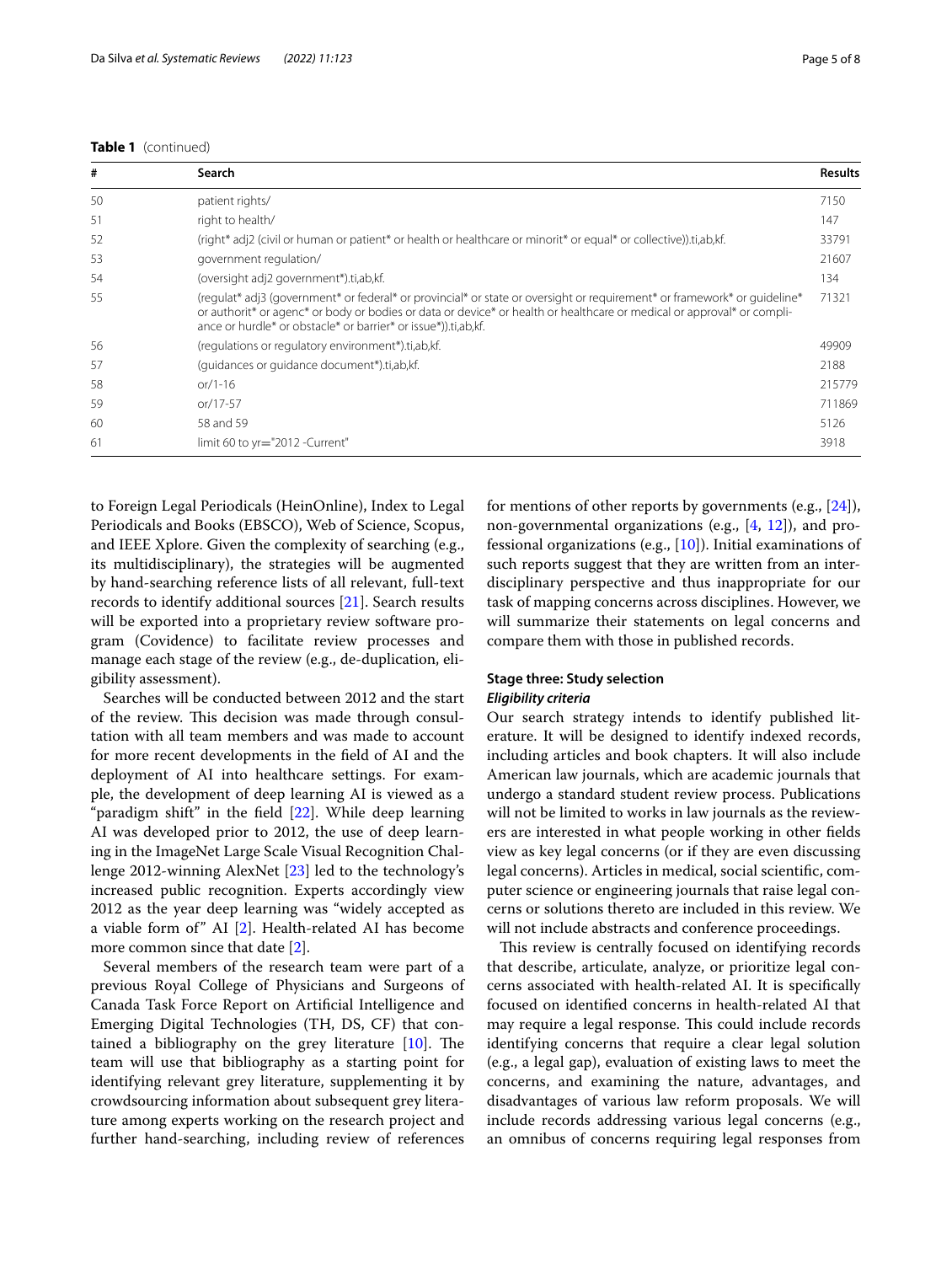bias to liability) as well as those addressing a single concern (e.g., privacy). We will exclude records that simply describe existing law(s) that apply to the use of healthrelated AI. We recognize that "law" and "ethics" are sometimes confated and overlap in some respects. Yet, ethical concerns are and should be distinguished from legal concerns: not all laws refect our best moral standards and not all ethical concerns implicate the law. Further, ethical debates about health-related AI have been the subject of a scoping review [\[5](#page-7-4)]. To this end, records that identify an ethical concern will only be included when there is clearly an articulated nexus to a legal issue (for example, where there is an ethical concern related to privacy and then whether privacy laws are sufficient to protect patients and providers when using ML devices).

Records will be eligible for inclusion if they are Englishor French-language publications that describe a legal concern pertaining to the use of AI that is health-related. Working defnitions for the key terms ("legal concerns," "AI," and "health-related") are summarized succinctly in Table [2](#page-5-0). For the initial searches, we will not impose a language restriction. However, we will include only records published in English or French in the scoping review itself.

#### *Eligibility assessment*

An eligibility assessment tool (for level 1 title and abstract screening and level 2 full-text screening) will be developed and pilot tested in collaboration with the

<span id="page-5-0"></span>

|  | Table 2 Key terms defined for eligibility assessment |
|--|------------------------------------------------------|
|--|------------------------------------------------------|

entire review team. Using a proprietary review software program to manage records, duplicate assessment of each record to determine inclusion will be conducted independently. Agreement will be assessed and reported using a Kappa statistic (e.g., [\[29](#page-7-21)]). Conficted decisions will be resolved by one of the subject matter expert authors (MD, CF, DS). Eligibility assessment and flow of the review will be reported in accordance with the PRISMA flow diagram.

#### **Stage four: Charting the data**

A standardized form to extract and categorize data will be developed through a series of consultations with the team and pilot-tested using known includes. The form will cover two primary areas of information: (1) recordlevel demographic characteristics and (2) content specifc to legal concerns, priority areas, solutions, etc., that can be inferred from the records.

Basic record-level information will include year of publication, disciplinary area of focus (e.g., law, medicine), geographic information (e.g., country, region), publication type, study design, language of publication, and area of health-related focus. For example, we will identify the medical specialty in which AI and the legal concern are being confronted. To categorize, we will design a list of specialties (using as a base the list employed by the Royal College of Physicians and Surgeons of Canada but modifying it to, e.g., add family medicine specializations). When this list is insufficient to capture the area

| Legal Concerns               | Law is "the formal rules of a country passed by a government or its delegated representatives to regulate conduct" [25, 26].<br>This encompasses formal laws (e.g., constitutions, statutes, the common law) and regulations (e.g., rules passed pursuant to<br>statutory authority).<br>'Law' here does not include 'soft' law (e.g., professional college rules).<br>A 'legal concern' is one that is identified as requiring a formal governmental response.                                                                                                                                                                                                                                                                                                                                                                                                                                                                                                                                                                                                                                                                                                                                                                                     |
|------------------------------|-----------------------------------------------------------------------------------------------------------------------------------------------------------------------------------------------------------------------------------------------------------------------------------------------------------------------------------------------------------------------------------------------------------------------------------------------------------------------------------------------------------------------------------------------------------------------------------------------------------------------------------------------------------------------------------------------------------------------------------------------------------------------------------------------------------------------------------------------------------------------------------------------------------------------------------------------------------------------------------------------------------------------------------------------------------------------------------------------------------------------------------------------------------------------------------------------------------------------------------------------------|
| Artificial Intelligence (AI) | Per the World Health Organization ([13]: xi, 4), 'artificial intelligence' (AI) is "the ability of algorithms encoded in technology<br>to learn from data so that they can perform automated tasks without every step in the process having to be programmed<br>explicitly by a human" and as the "performance by computer programs of tasks that are commonly associated with intelligent<br>beings."<br>Al, then, refers to machines that can perform acts that typically require human cognition without direct human assistance.<br>This covers a range of tools including those that read medical images to possible future surgical robots.<br>AI does not include electronic tools that merely aid in data collection that do not have an associated AI component (e.g.,<br>wearable sensors, computer-assisted decision supports).                                                                                                                                                                                                                                                                                                                                                                                                          |
| Health-Related               | Al in this review is 'health-related' if it pertains to "healthcare" or "public health."<br>Healthcare is understood as "efforts made to maintain or restore physical, mental, or emotional well-being especially by<br>trained and licensed professionals" [27].<br>This also includes activities by trainees or AI where the trainee or AI functions in the same capacity as the licensed profes-<br>sional.<br>"Public health" is understood as "the art and science dealing with the protection and improvement of community health by<br>organized community effort and including preventive medicine" [28].<br>This definition focuses on activities typically performed by health professionals (and those serving their functions) and the<br>organization of the healthcare settings in which they work.<br>It includes activities in and the regulation of hospital, physician, long-term care home, and other healthcare provider settings<br>as well as at-home goods and services for curative, diagnostic, and preventative purposes.<br>For greater certainty, it includes activities performed by healthcare professionals and basic features of healthcare systems and<br>their regulation (e.g., rationing decisions, insurance). |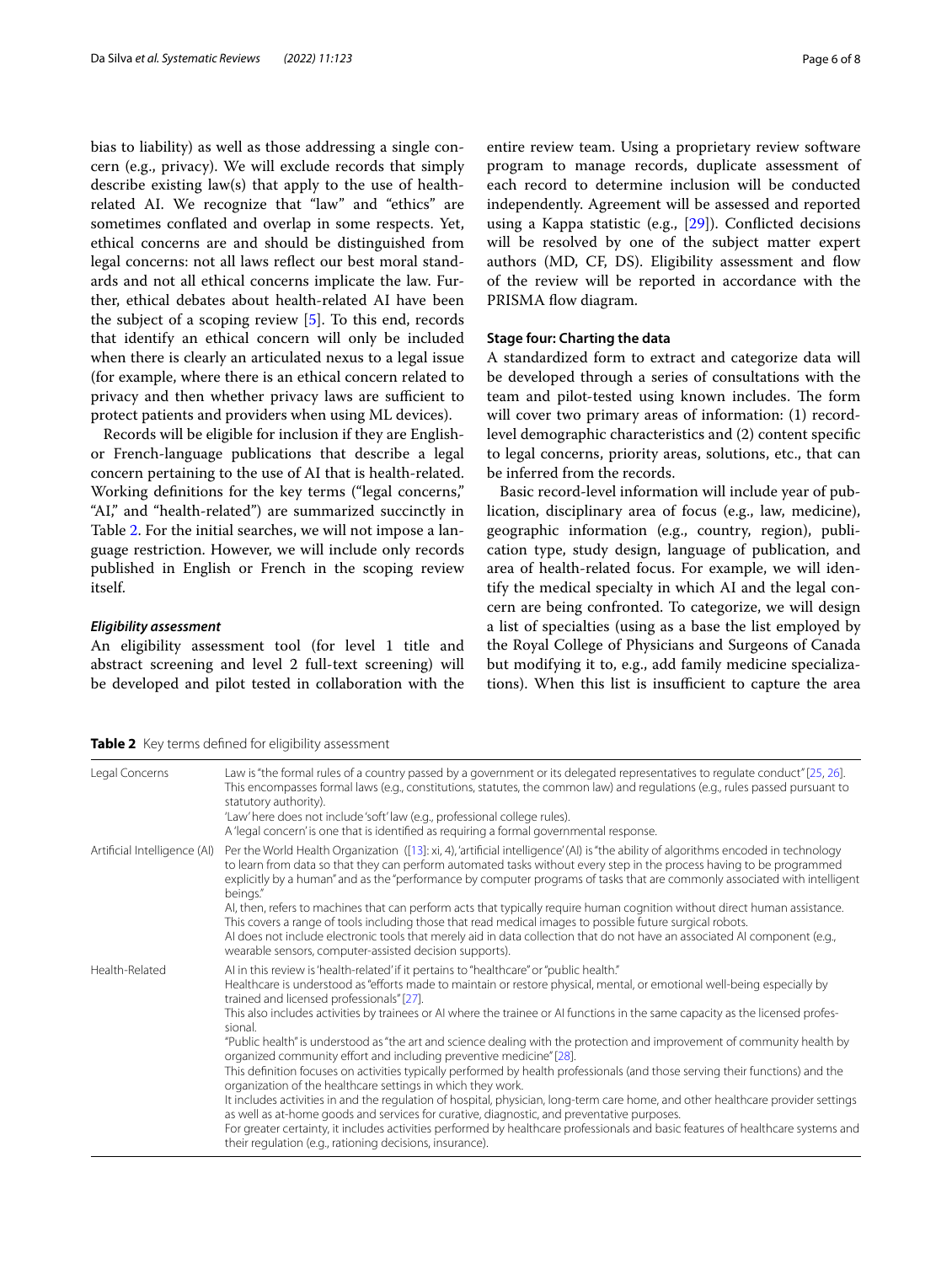of focus (e.g., general medicine, medical administration, electronic health record), we will extract the information verbatim as described in the original record. Given that this is a scoping review and is meant to be iterative and that information gathered can inform future stages, any additional decisions on data to be extracted that occur beyond the protocol stage will be declared transparently in the distal publication.

When extracting data pertaining to any legal concern(s), we will also extract any specifc text that expressly indicates prioritization of the concerns and proposed solutions (e.g., new or modifed regulations), including new interpretations or expansions of private law responsibilities (e.g., in tort law or contract law), ethical reform (e.g., on the part of AI innovators), and educational/training reforms. When looking at the prioritization of legal issues, we will rely on explicit self-identifed priority claims (describing issues as "high priority," "most important," "most pressing," etc.).

#### **Stage fve: Collating, summarizing, and reporting results**

Once data has been extracted and accuracy verifed through duplicate assessment, we will summarize all record-level characteristics and use the summaries to map publication patterns (who is publishing on the intersection of health related-AI and law) and thematically code legal concerns into categories (e.g., typology). We will categorize the legal concerns using our framework, which seeks to summarize the legal concerns, priorities, and proposed solutions to the concerns.

Once categorized, we will examine the extent to which we see diferent legal issues of concern to diferent disciplines (law, medicine, nursing, pharmacy, other health professions, public health, computer science, and engineering). For example, we may see that privacy is raised as a concern by those in the felds of computer science or engineering whereas liability may be more frequently raised as a concern by legal researchers. We will also examine whether we see diferences in what legal concerns are identifed by specialty, country/region, and whether or not any author on the record is identifable as an expert from a relevant discipline other than that of the primary author. To achieve the latter, we will categorize authors using record-level information pertaining to their institutional afliation (e.g., School of Engineering) or listed credentials. It is, of course, possible that individuals trained in one discipline work in another discipline (e.g., a lawyer could work in bioethics within a faculty of medicine). However, departmental afliation is a useful marker of disciplinary perspective and what they represented as a co-author on the work. Any normative recommendations in the article stemming from data collected in this scoping review will be based on our

#### **Stage six: Stakeholder consultation**

Understanding the complexity of searching and breadth of the review scope, we plan to engage key consumers and stakeholders to suggest additional records and sources when an initial full-text include list is generated. Given that this review is one component of a larger Canadian Institutes of Health Research-funded project, we plan to solicit input from the broader multidisciplinary team, which includes patient partners and international experts on law, AI, and medicine  $[31]$  $[31]$  $[31]$ . If gaps in expertise or perspectives are identifed, the team will employ a snowball sampling technique whereby an existing contact will be asked to provide the name(s) of other relevant experts and the process can be repeated as needed. The process of selection and consultation will be detailed suffciently to ensure transparency.

#### **Limitations**

This scoping review is mapping records from across several disciplines and aims to identify legal concerns that are discussed in health-related AI. Given the complexity of searching, and despite all attempts to be comprehensive, it is conceivable that our search strategy may miss relevant records. This may be due to the records using idiosyncratic language or irregular key word entries or other indexing-related barriers. It is also possible that relevant legal concerns could be in records that predate 2012. This said, our team anticipates that important debates will be captured. Finally, it is possible that few works will make explicit claims about the priority of legal issues; however, we will be able to impute the importance of particular legal questions by looking at the number of times that specifc legal issues are raised.

#### **Discussion**

Health-related AI offers numerous potential benefits but also several potential pitfalls. Apt regulation is necessary to maximize its potential benefts while minimizing its risks. Regulatory reforms are more likely to maintain the requisite balance when informed by an understanding of how experts prioritize the concerns and potential solutions they have identified. This scoping review accordingly aims to systematically, comprehensively, and cohesively map the extant literature on legal concerns in health-related AI. A comprehensive map of how different disciplines frame, prioritize, and analyze legal concerns in health-related AI and how they propose to address those concerns will support cross-disciplinary